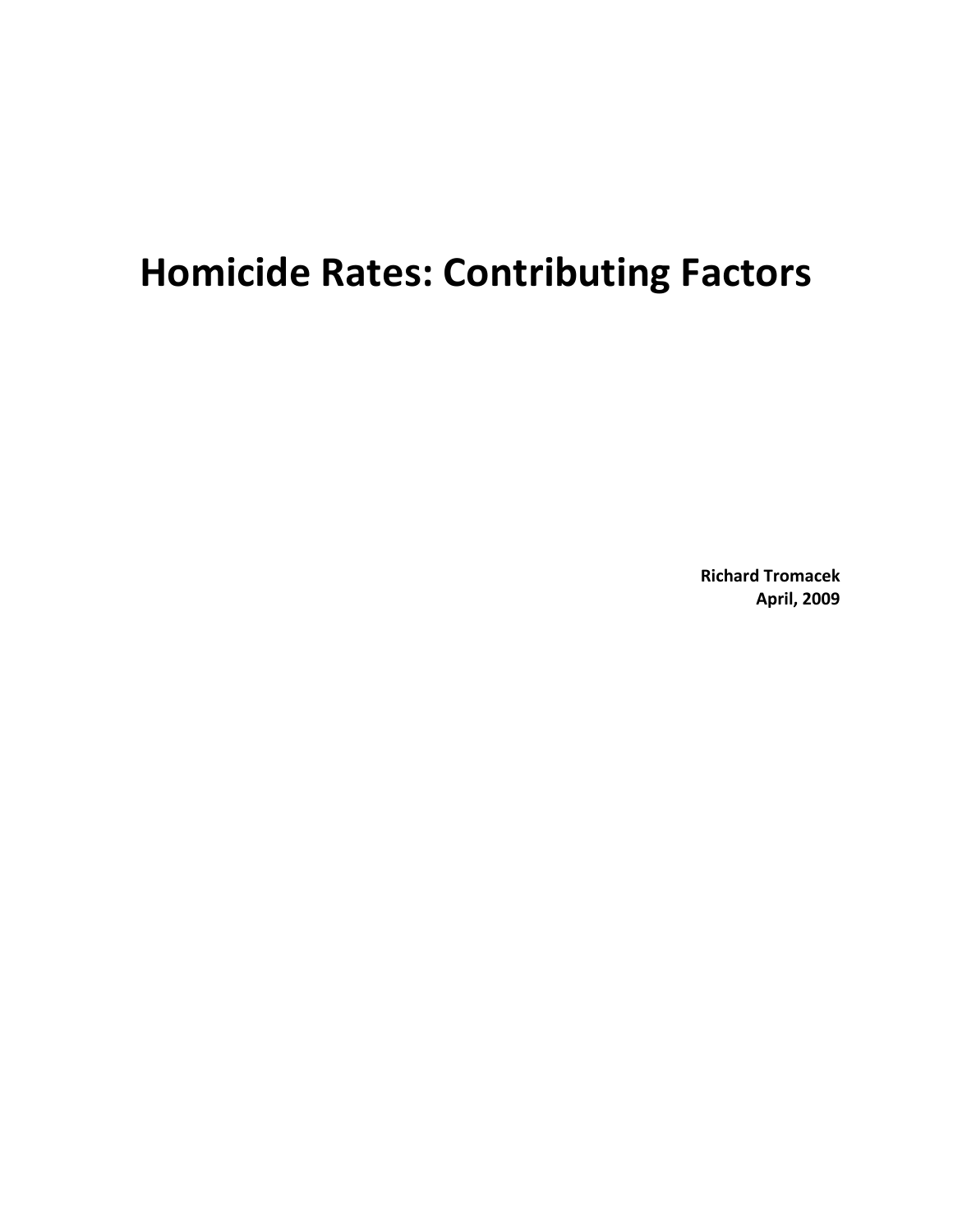# **Introduction**

In 2003 Gary Ridgeway entered a plea of guilty to 48 separate incidents of first degree murder committed over a period of approximately 3 years in the early 1980's, effectively making him the most 'prolific' murderer in U.S. history. An examination of Ridgeway's life reveals him to be a man of below average income who was frequently unemployed, alcoholic, and substantially below average in intelligence. Which, if any of these factors would we consider to be primary in producing Ridgeway's motivation to commit homicide? Was he under considerable economic stress; was his alcoholism to blame, or perhaps his low IQ and poor education? Most likely, it was a combination of these factors as well as additional factors not seen in his profile. In general, what factors do we find typically associated with areas where homicide rates are highest? In this report, we take an exploratory look at the relationship between homicide rates and several factors commonly associated with homicide rates, both confirming and challenging common intuitions regarding these factors. The main questions addressed in the report are as follows:

- How are economic factors and homicide rates related? In particular, how do homicide rates change in states with higher or lower *poverty rates*, *welfare recipient rates*, and *unemployment rates*?
- Is substance abuse prevalence related to homicide rates and if so, how? For this question, we consider two factors, *alcohol use* and *illicit drug use*, and their relationship to homicide rates.
- Are youth trends related to homicide rates? More to the point, do *high school drop-out rates* and *teenage pregnancy rates* appear to be related to the number of homicides that occur in a region?
- Is a state's approach to law enforcement related to its homicide rate? In particular, is the *percentage of the annual budget spent on law enforcement* higher or lower in states with high homicide rates, and how does the presence of the *death penalty* affect homicide rates?

Before we present our findings, we offer some background and context for both the data set used and the variables under consideration.

# **The Data**

The data set used in this report was compiled by the group using numerous primary sources including the U.S. Census Bureau, the Federal Bureau of Investigation, and the National Center for Educational Statistics, among others. The data set includes the factors listed above for all fifty states and is *most recent* data (the data under consideration in this report was collected during the 2004-2006 interval). The set was constructed, cleaned, and the graphics were produced using the *R* statistical environment.

# **The Statistics**

Throughout the report we use state level homicide rates taken from the Federal Bureau of Investigation, and given as the number of homicides per 1,000,000 persons.

**Economic Factors**: We first consider three critical economic factors: Unemployment Rates, Welfare Recipients, and Poverty Rates. The unemployment rate data is taken from The Bureau of Labor Statistics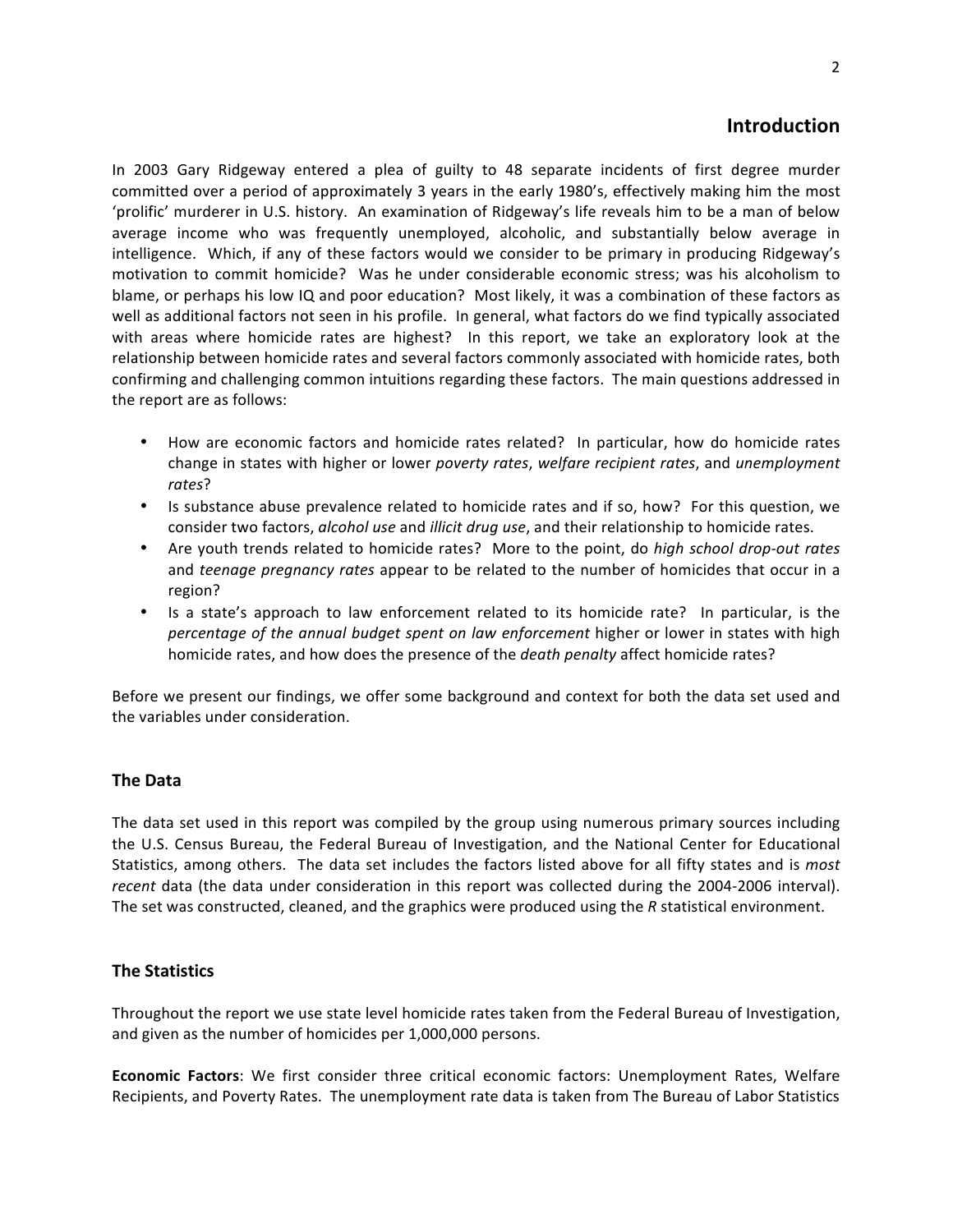and is given as a percentage of the total population that is currently considered unemployed. The welfare recipients data was taken from The Administration of Children and Families and is displayed in our data set as total recipients per 1,000 individuals. The poverty rate data used was obtained from the American Community Survey of 2004. The poverty rate is given as a percentage of the population living below the official poverty level within the last 12 months. The official poverty level differs according to the number of individuals in a family. For example, a family of 3 living in the contiguous 48 states is considered impoverished if their gross income is less than approximately \$18,300, while a family of 4 living in the contiguous 48 states is impoverished if their gross income is less than approximately \$22,000. 

**Substance Abuse Factors:** We next consider two substance abuse factors: Alcohol Use and Illicit Drug Use. Alcohol use data was taken from the Office of Applied Studies and is given as a percentage of the population reporting having consumed an alcoholic beverage within the past month, and illicit drug use data was taken from the March of Dimes and is given as the percentage of the population over the age of 12 reporting having used one or more illegal drugs (marijuana, cocaine, heroin, etc...) in their lifetime.

**Youth Factors**: In addition to the above factors, we selected high school drop-out rates and teenage pregnancy rates to compare with homicide rates. The high school drop-out rate data was taken from the U.S. Census Bureau and is presented in the data set as the percentage of the population over the age of 25 that do not have a high school diploma. The teenage pregnancy rate is taken from StateHealthFacts.org and is given as the total number of teenage births per 1,000 people.

**Law Enforcement Factors**: For the two law enforcement factors, we consider first the percentage of a state's budget that is spent on law enforcement. This data was collected from the U.S Census Bureau and is presented as a percentage of the total annual budget in the data set. Whether or not a state has the death penalty is one of two categorical variables used and the statuses (yes/no) were collected from deathpenaltyinfo.org.

In addition to the above factors, our data set contains a categorical variable, which places each state in a particular U.S. geographic region. In Figure 1, we have a breakdown of the regions and the states included in each region. Additionally, we have ranked the regions (highest to lowest) by their average homicide rates.

| 1              | $\mathbf{2}$     | з                   | 4              | 5              | 6                  |
|----------------|------------------|---------------------|----------------|----------------|--------------------|
| <b>South</b>   | <b>Southwest</b> | <b>Mid-Atlantic</b> | <b>Midwest</b> | West           | <b>New England</b> |
| AL, AR, FL, GA | AZ, NM, OK, TX   | DE, MD, NJ          | IL, IN, IA, KS | AK, CA, CO, HI | CT, ME, MA         |
| KY, LA, MS, MO |                  | NY, PA              | MI, MN, NE, ND | ID, MT, NV, OR | NH, RI, VT         |
| NC, SC, TN, VA |                  |                     | OH, SD, WI     | UT, WA, WY     |                    |

Figure 1: U.S. Regions, The regions are ordered left to right by increasing homicide rates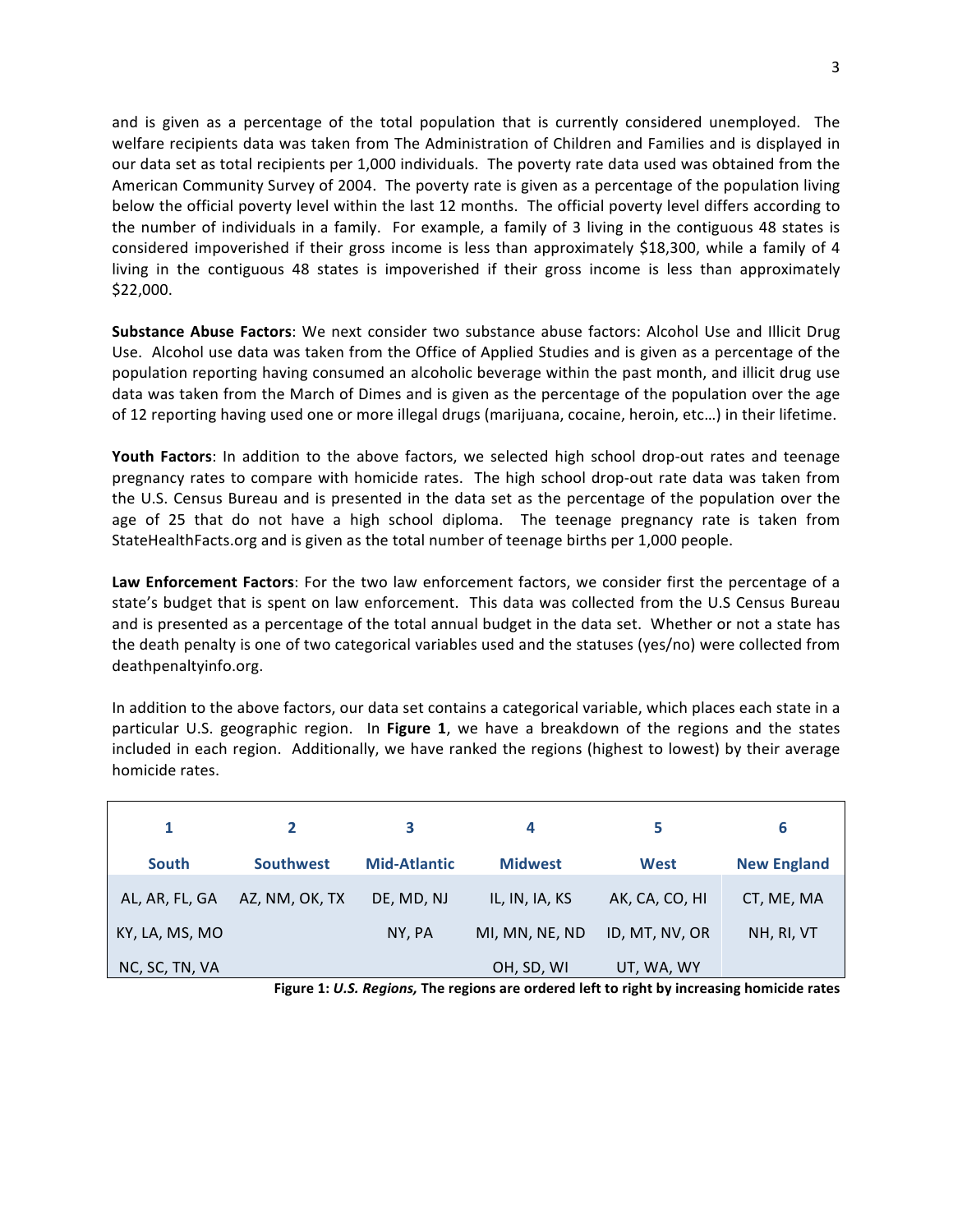# **Questions & Findings**

This report is organized according to the topics laid out in the introduction followed by a summary section which consolidates the findings and offers additional areas for discussion.

## **How are economic factors and homicide rates related?**

We begin our findings section with an examination of the apparent relationship between three economic factors and state homicide rates. One would likely conjecture that poverty and homicide are positively related in that poorer neighborhoods and regions are more prone to crime, including violent crimes such as homicide. We find that the variables *unemployment rate* and *poverty rate* are positively related to the homicide rate. Our data indicates that as these two rates increase, there is a corresponding increase in homicides, with the latter relationship (poverty rate and homicide) being the stronger of the two. The third variable, welfare recipients appears to have little or no effect on the variability that we observe in homicide rates from state to state. Judging poverty and homicide to be the strongest relationship, we examine poverty levels by region and find that the two highest homicide regions have substantially higher poverty rates.

#### **Unemployment Rates & Homicide**

In **Figure 2** we have a plot of homicide rates by unemployment rates. We observe an apparent positive trend in that as poverty rates increase, homicide rates also appear to increase.

There are a number of possible y-outliers (seen in the upper left-hand corner), which may have a substantial effect on the overall 'fit' of the regression line. These potential outliers are identified as Louisiana (South) and Maryland (New England), and appear as outliers because they have the highest homicide rates of any state in the country and at the same time average or below average unemployment rates. As seen in Figure 1, the southern region takes the lead in homicide rates, while, interestingly, the New England region has the lowest average homicide rate. In addition, we see that there are a number of possible x-outliers. These potential outliers are identified as Mississippi (South), Alaska (West), Michigan (Mid-West), South Carolina (South), and Kentucky (South), and are x-outliers because



Figure 2: Homicide Rate by Unemployment Rate, The plot shows that as unemployment rates increase, homicide rates also tend to increase. Potential outliers are identified as states within high homicide regions.

they're unemployment rate far exceeds the, then, national average of approximately 4%. As stated the exclusion of these outlying observations may have a substantial effect on the appearance of the linear model.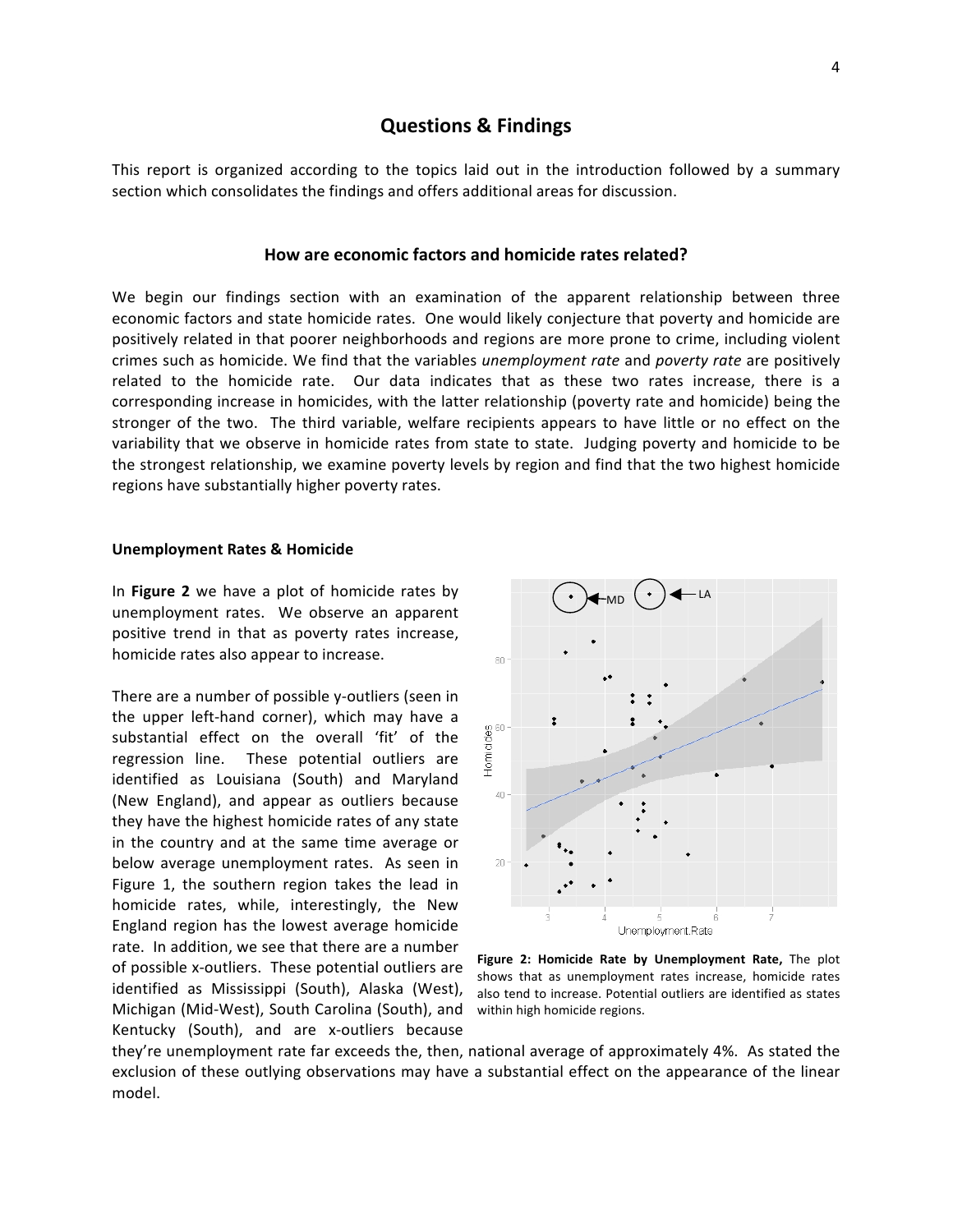#### **Poverty Rates & Homicide**

As with the unemployment rate, we see in Figure **3** that the number of people living below the poverty level is positively related to the homicide rate. In Figure 3, we see that this increase in homicides per increase in poverty rate is more dramatic and the fit of the linear model appears to be stronger as well.

We see that the above two states, Louisiana and Maryland (identified as potential y-outliers above), are spread across the poverty rate axis  $(x-axis)$  in Figure 3, where they were not in the previous graphic (Figure 2). In particular, we see that Louisiana and Maryland are quite different with respect to their poverty rates, but quite similar to one another with respect to their homicide rates. That is, Maryland has one of the lowest poverty rates and Louisiana has one of the highest poverty rates though both have nearly identical homicide rates, and these rates are extremely high. Maryland in particular is an



Figure 3: Homicide Rate by Poverty Rate, As poverty levels increase, homicide rates also increase. Potential outliers identified as having nearly identical homicide rates but vastly different poverty rates.

interesting outlier in that it has the second highest homicide rate in the country yet resides in the New England region, which has the lowest average homicide rate in the country.

#### **Welfare Recipients & Homicide**

When we look at welfare recipients and homicide rates, we do not see the same relationship as with the other economic factors. In Figure 4, we see that, according to our data, the variability in homicide rates has little or nothing to do with the number of welfare recipients in a state. This is counterintuitive when we consider the previous two results. That is, the number of welfare recipients in a state would seem to be a fairly strong indicator of the poverty level and we should expect to see a similar relationship between this variable and the homicide rate.

However, there is substantial debate amongst policymakers as to the actual effects of the *War* on Poverty. That is, many contend that public assistance expansion has decreased poverty levels by raising the incomes of the poor. Others claim that welfare has a disincentive effect in



Figure 4: Homicide Rate by Welfare Recipients, No apparent linear relationship seems to exist between welfare recipients and homicide rates.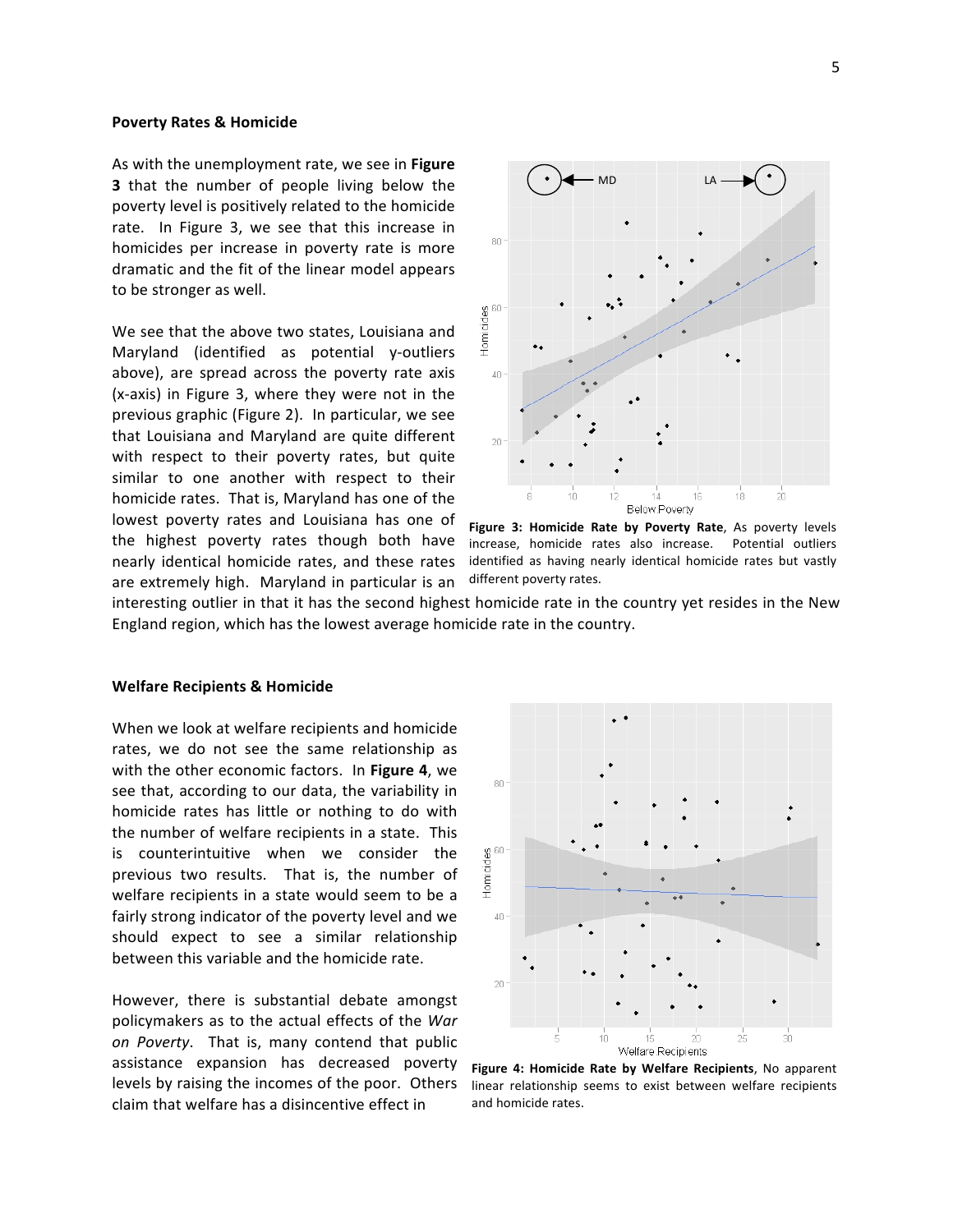that it discourages the poor from seeking work, or seeking higher paying forms of work and thus increases poverty. It is probable that the confused relationship observed in Figure 4 is due to the confused relationship between poverty and welfare which is highlighted in the debate.

## **Poverty Rates by Region**

Finally, judging homicide rates by poverty rates as the most significant relationship, we plot homicide rates by region alongside poverty rates by region (Figure 5) in order to see whether or not there exists a substantial difference in poverty levels across different regions, and whether or not that difference is



Figure 5: Homicide Rates by Region (left), Poverty Rates by Region (Right), High homicide regions (South, Southwest) are shown to have substantially higher poverty levels, while lower homicide regions (New England, Midwest, West) are seen to have substantially lower poverty levels.

what we would anticipate given the relationship observed in Figure 3. We can clearly see in Figure 5 that states in the South and Southwest regions have markedly higher poverty rates than states in the other regions. These two regions lead the nation in terms of their average homicide rates. Thus, the fact that we see substantially higher poverty levels in high homicide regions further confirms our finding that there may be a significant relationship between poverty rates and homicide rates.

## **Is substance abuse prevalence related to homicide rates and if so, how?**

As with the economic factors under discussion in the previous section, one would expect that homicide rates and substance abuse prevalence would be positively related to one another. We would expect that increased drug and alcohol abuse would lead to increases in crime, including violent forms of crime. Despite our intuition, we find evidence in the data set that both alcohol use and drug use are negatively related to homicide rates. Our data shows that as substance abuse prevalence increases there is a corresponding decrease in the homicide rates. Additionally, we find that high homicide regions are substantially below average in terms of alcohol and illicit drug use rates.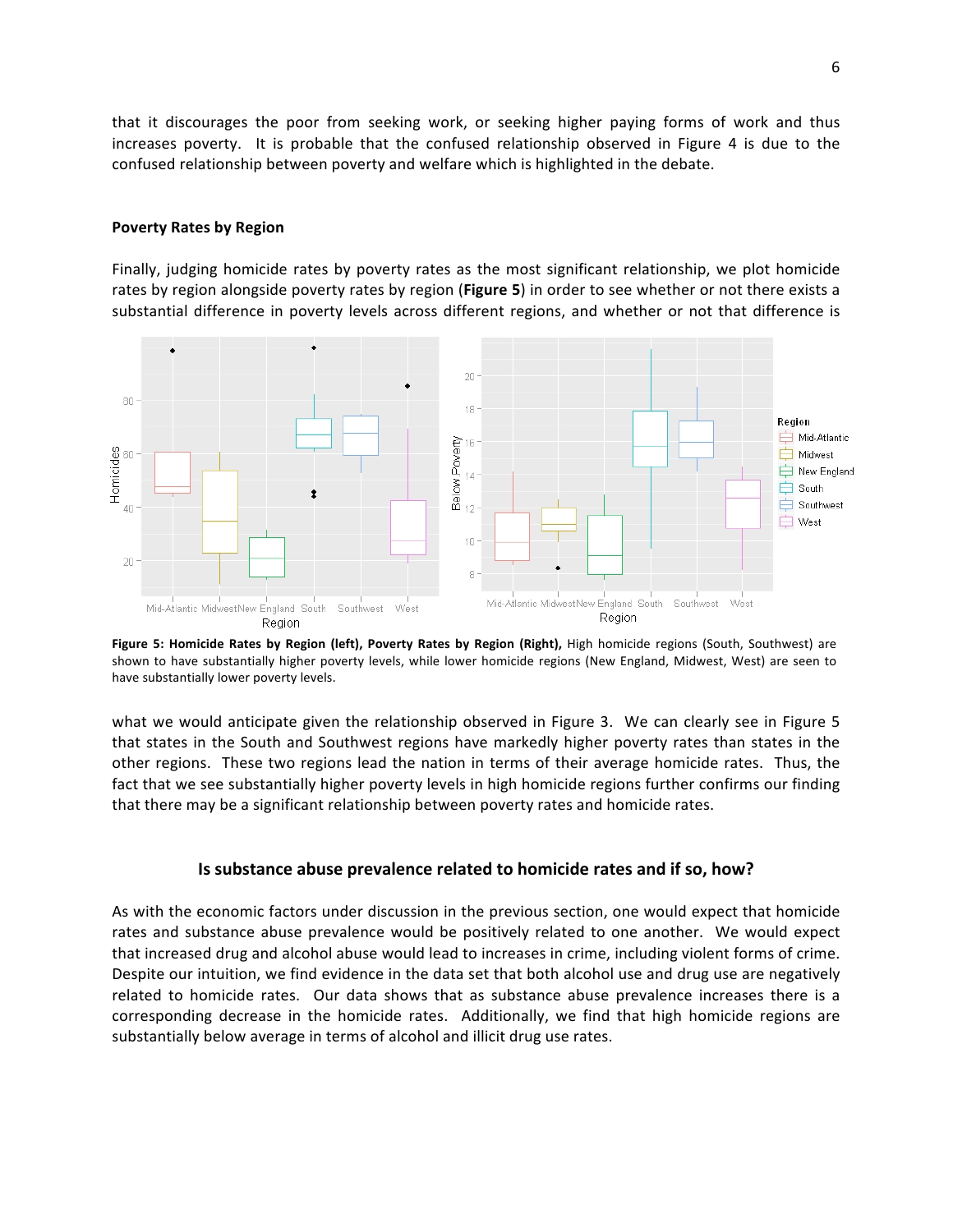In **Figure 6** we have created box plots of both alcohol use (top) and illicit drug use (bottom) by regions in order to determine whether or not there are observable differences in the placement of the data across regions.

We can see that with regards to alcohol use, New England, Midwestern, and Western regions have the highest rates, and with respect to illicit drug use New England, Western, and Southwestern regions are the highest. With regards to both, then, New England and Western regions lead the nation in alcohol and drug use.

In Figure 5, we saw that these two regions have the lowest homicide rates, thus we should immediately hypothesize that if we were to plot these two variables by homicide, we should discover that there exists a negative relationship.



**Figure 6: Alcohol Use by Region (top); Drug Use by Region (bottom)**, Low homicide rate regions (New England, West) are seen to be consistently above average with respect to alcohol and illicit drug use.

Indeed, when we plot alcohol use and homicide (**Figure 7**), we do observe indication of a negative



**Figure 7: Homicide Rate by Alcohol Use**, As alcohol use increases, there is a corresponding decrease in homicide rates.

relationship between the two variables. We see that as alcohol use increases, there appears to be a reduction in the homicide rate, in general. The relationship does not appear to be as strong as those we've seen previously, as there is a substantial amount of variability in the response that is not explained by the alcohol use variable.

Though we do not present the plot, illicit drug use by homicide exhibited a similar relationship. 

To further explore the relationship between these variables, we have produced maps **(Figure 8)**, colored by alcohol use levels (top) and homicide levels (bottom). In the upper portion of Figure 8, we have a map depicting alcohol use intensity levels. There, the states colored in blue represent lower alcohol use levels and the states colored in red represent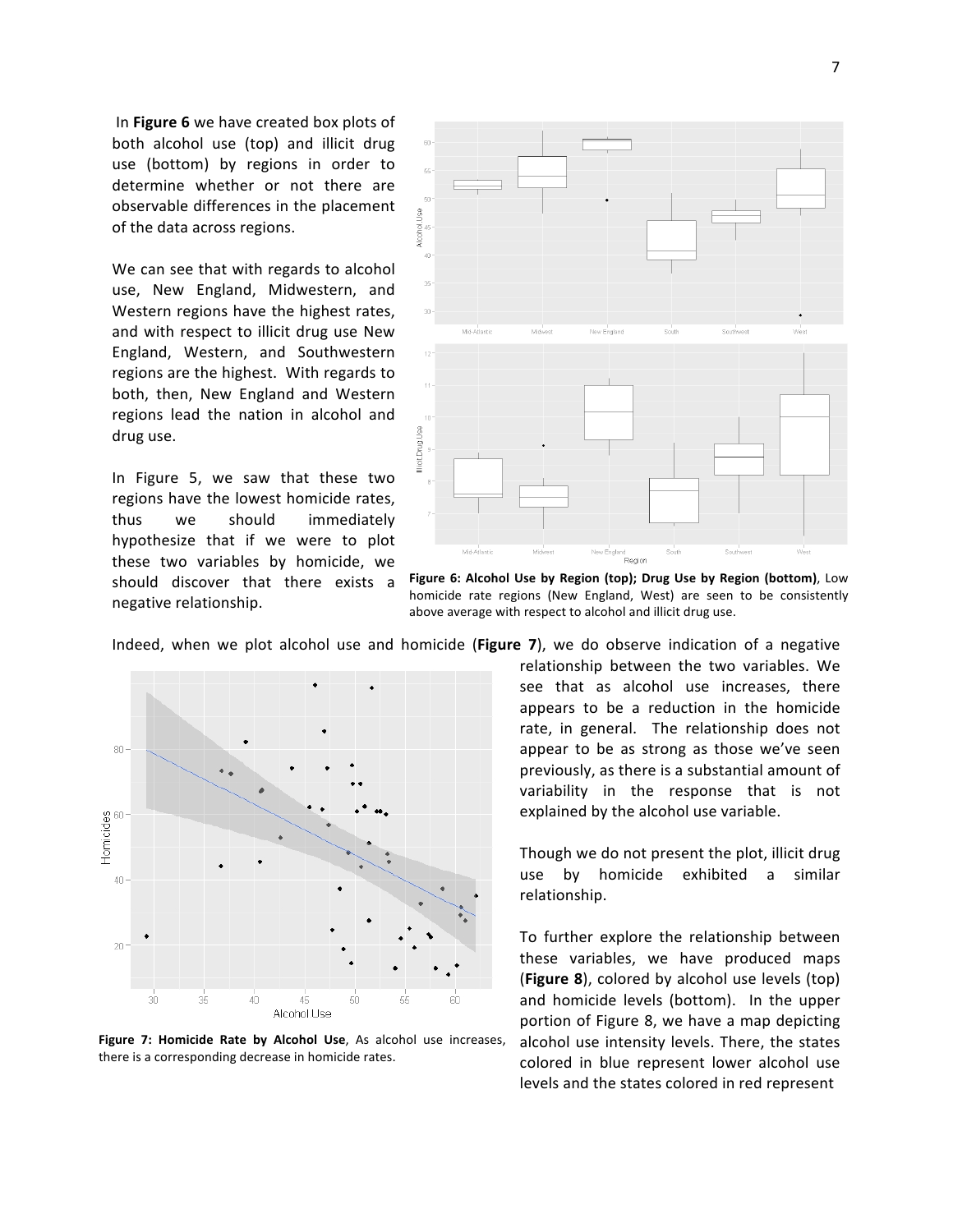higher alcohol use levels. The same coloring holds for the lower portion of Figure 8, but with respect to homicide rates rather than alcohol use levels.

Interestingly, we can see that there is strong evidence of the mentioned negative relationship in that the regions that are predominantly red in the upper map are predominantly blue in the lower map. This relationship is particularly strong in the Midwestern and New England regions of the United States. Indeed, we saw in Figure 6 that New England was the highest ranked region in terms of its alcohol use and the lowest ranked region in terms of its homicide rate. 

We also saw that the Midwestern region is a leading region with regards to alcohol use and at the same time is one of the regions with the fewest homicides (ranked 4 of 6). Thus, the maps support the relationship between the two variables, which was reported in Figures 6 and 7.



**Figure 8: Alcohol Use (top), Homicide Rates (bottom).** High homicide regions correspond to low alcohol use regions and low homicide regions correspond to high alcohol use regions.

## Are youth trends related to homicide rates?

We next explore the relationship between homicide rates, teenage pregnancy, and high school drop-out rates. Upon initial consideration, neither teenage pregnancy nor high school drop-out rates would seem to have an obvious relationship to homicide rates. We may speculate that high school drop-out rates and crime may be related, but it is not immediately obvious that homicide should be one of the particular crimes impacted greatly by high school drop-out rates. We would, however, intuitively believe that high school drop-out rates and teenage pregnancy would be related.

The data shows that both variables are positively related to homicide and that the relationship between teenage pregnancy and homicide, in particular, may be quite strong. We conjecture that this relationship (teenage pregnancy and homicide) is primarily due to the relationship between teenage pregnancy and high school drop-out rates via the relationship between high school drop-out rates and poverty. That is, we anticipate that high teenage pregnancy regions also have high drop-out rates and high drop-out rates correspond positively to higher poverty rates. Thus given high teenage pregnancy rates, we should see higher poverty rates and therefore higher homicide rates.

To begin, we confirm that the relationship between high school drop-out rates and teenage pregnancy is strongly positive (graphic and details not included in report). This relationship is intuitive and redundant studies have been conducted regarding the socioeconomic impact of teenage pregnancy. Among these studies, education level is consistently mentioned as one of the outcomes most heavily affected. The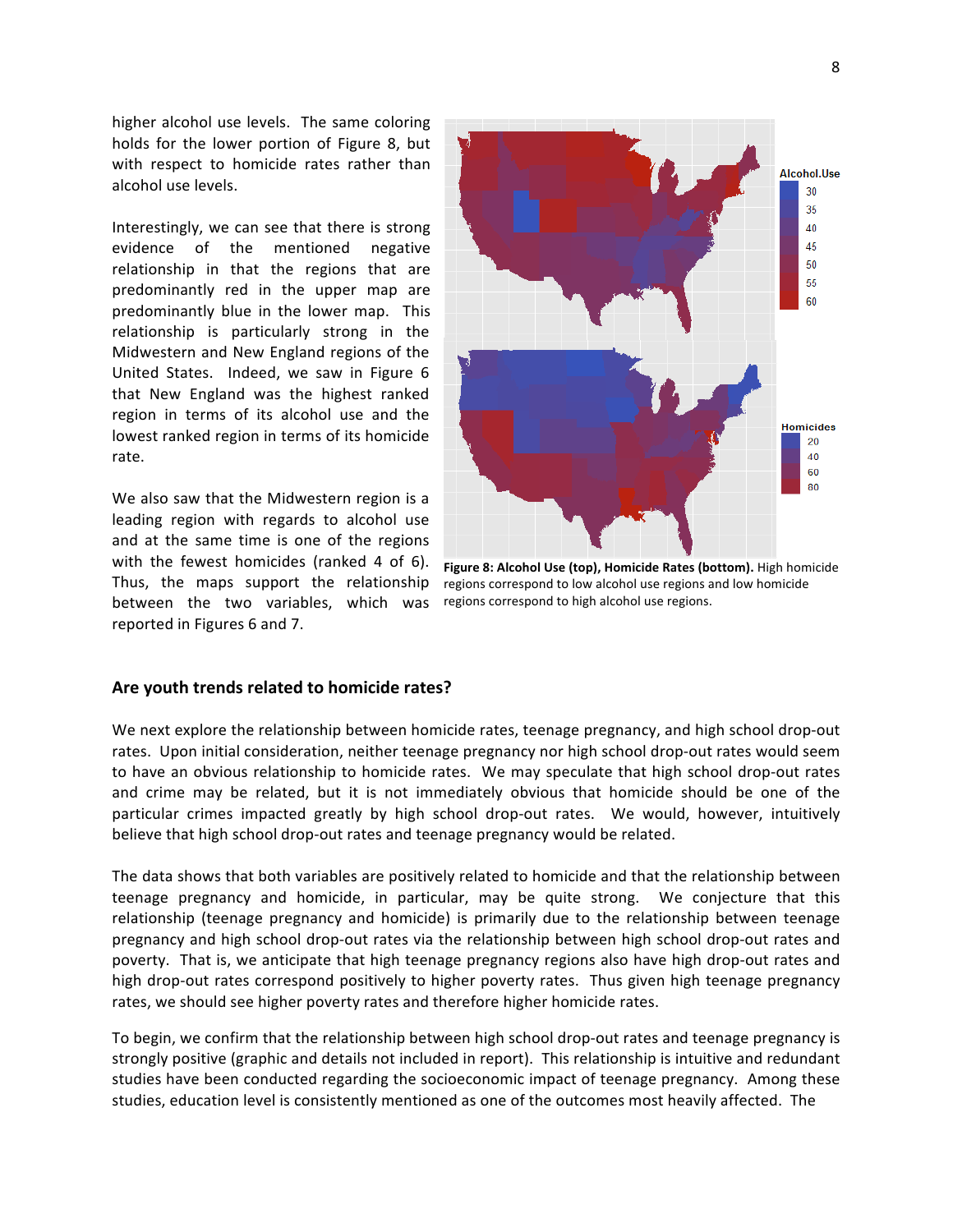relationship will be used later in conjunction with poverty rates to justify the observed relationship between teenage pregnancy and homicide rates.

## **High School Drop Out Rates & Homicide**

We begin by plotting homicide rates by high school drop-out rates in Figure 9. In Figure 9, we see that as high school drop-out rates increase, homicide rates tend to also increase. This relationship is



**Figure 9: Homicide Rate by High School Drop-Out Rate**, As the high school drop-out rate increases, there is a corresponding increase in the homicide rate.

reasonably strong by the appearance of the plot.

We know from the first section of the present report (Figure 3) that poverty rates and homicide rates are positively related and it is natural to assume that income level and education level are positively related (we confirmed this, but have not included the graphic). That is, as education level increases so personal income also increases, and naturally, we should assume that as education increases, the poverty level diminishes. Thus, given this and because high school drop-outs would generally fall into lower income brackets, the relationship should not be surprising. As high school drop-out levels increase, poverty levels also increase which corresponds to the observed increase in homicide rates.

#### **Teenage Pregnancy & Homicide**

Given the relationship mentioned earlier between high school drop-out rates and teenage pregnancy, coupled with the relationship observed in Figure 9, we should not be at all surprised by the relationship found in Figure 10. There we have plotted homicide rates by teenage pregnancy rates and we see that there is a reasonably strong positive correlation. As teenage pregnancy increases, there is a corresponding increase in the homicide rate.

The 'fit' of the regression line in Figure 10 almost appears better than that in Figure 9, which is a bit surprising because we would probably prefer, intuitively, to name high



Figure 10: Homicides by Teenage Pregnancy, As teenage pregnancy increases, there is a corresponding increase in the homicide rate.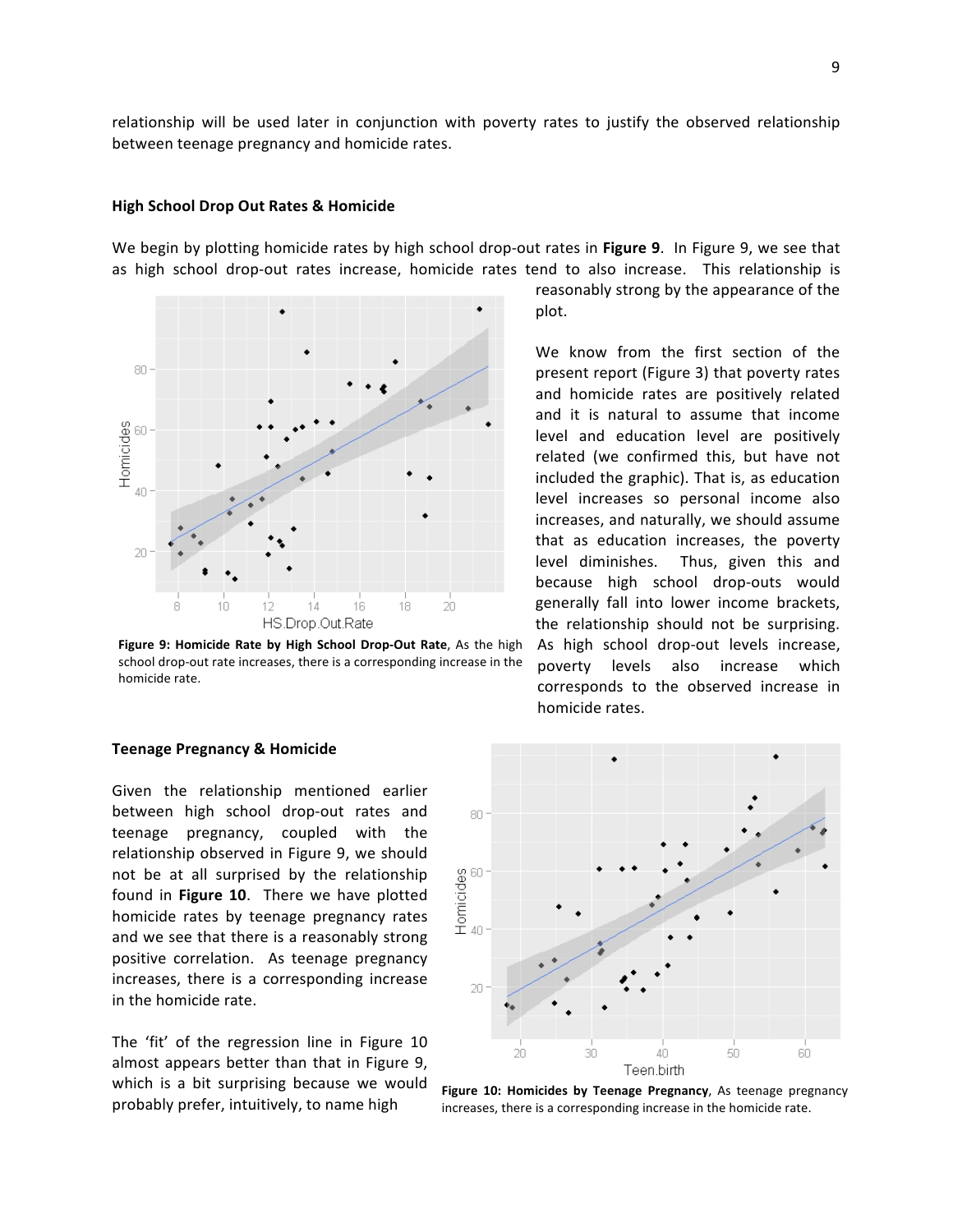school drop-out rate as the stronger factor in judging changes in crime rates, as pregnant teens are not the only teens dropping out of high school. Additionally, we do not typically imagine that pregnant teens contribute a substantial portion to the homicide committing demographic. We fall back on the rationale used in the section summary to explain the correlation.

# **Is a state's approach to law enforcement related to its homicide rate?**

The law enforcement factors considered in this report are the percentage of a state's annual budget which is spent on law enforcement and whether or not a state's justice system makes use of the death penalty. Attempting to interpret the issue of capital punishment is a matter of continuous debate, with policy makers generally split over the issue. As of 2008, approximately 60% of Americans supported the death penalty in homicide convictions and 35 of the 50 states utilized the death penalty.

Our data indicates that there is no particularly clear trend with regards to the amount of money spent on law enforcement across regions. We find that within both high and low homicide regions there is significant spread in the overall percentage of the annual budget being spent on law enforcement. We do however discover that there is likely to be a significant difference in the mean percentage of the annual budget being spent on law enforcement across capital punishment groups. That is, states with the death penalty typically spend a larger percentage of their budget on law enforcement than states without. We also see that within the majority of regions, states without the death penalty have lower homicide rates than states with the death penalty, and even further, homicide rates have actually increased since the installation of the death penalty among the 35 states which currently utilize capital punishment. We offer some interpretation of these results.

# Law Enforcement Budget & Homicide

To begin, we plot the percent of the annual budget spent on law enforcement (**Figure 11**) by region. There we see that the spread in the budget variable is highest for the southern region, which leads the nation in terms of its homicide rate. We may hypothesize that some states are spending too little on police protection and this may be the reason they have such high homicide rates. In particular, we



Figure 11: Percent of Annual Budget Spent on Law Enforcement, The region with the most variability in percentage of annual budget spent on law enforcement is the southern region, which is the leading homicide rate region. All regions span the calculated mean percentage of annual budget spent on law enforcement of 3.9%

identify West Virginia and Alabama as the two states in the country spending the least (in terms percentage of their annual budget) on law enforcement and both of them are in the southern region. When we look at their homicide rates however, we are only able to tentatively confirm this hypothesis for Alabama. We see that West Virginia's homicide rate is only 44 in 1,000,000 people, a below average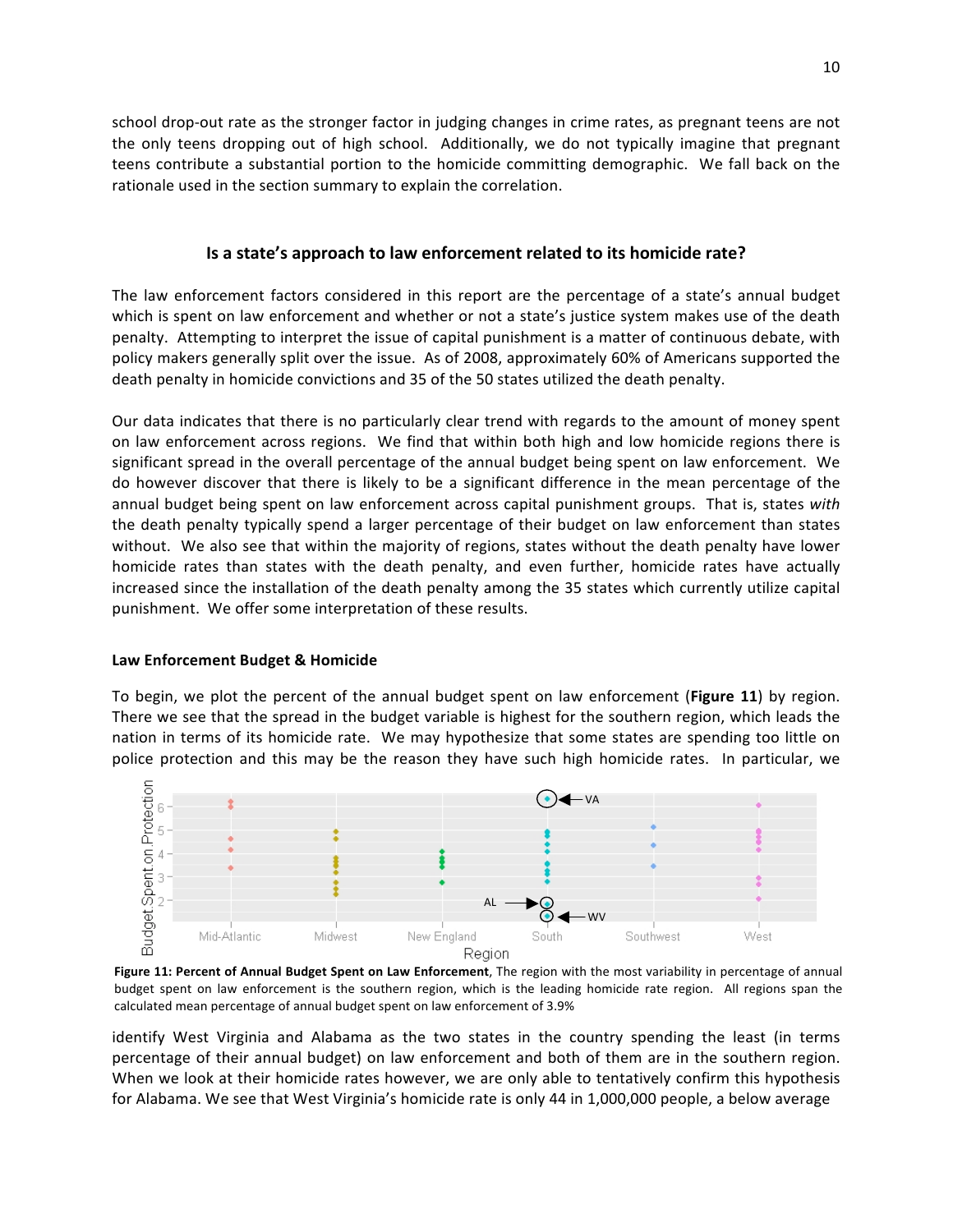figure, while Alabama's homicide rate is 82 in 1,000,000 (double that of West Virginia), a well above average value. Additionally, we can see that the state spending the most on law enforcement is Virginia, which has a homicide rate of approximately 60 in 1,000,000 a moderately high value.

We next calculate the mean percentage of a state's annual budget spent on law enforcement as approximately 3.9% and observe that for all regions, there are states in the above average spending range as well as the below average spending range. From these observations, we may begin to conjecture that the relationship between homicide rates and the percent of the annual budget spent on law enforcement will be mixed.

In Figure 12 we have plotted homicides by the percent of the annual budget spent on law enforcement. While we do see some evidence that there exists a positive relationship between the two variables, the amount of change in the response which is not explained by the budget variable is likely to be great as there is a vast amount of observable variability.

The relationship we do observe in the plot may seem counterintuitive in that as budget percentages increase, homicide rates increase. This indicates that states spending a larger percentage of their budget on law enforcement actually have higher homicide rates. Of course, one way to explain this is to say that the higher percentages are being spent *in response to* higher homicide rates. That is, states are spending more money in an attempt to reduce their homicide rates.



Figure 12: Homicide by Percentage of Budget Spent on Law Enforcement, The plot shows that there is some evidence that as budget increases, homicide rates also increase.

#### **Death Penalty & Homicide**

To further explore the relationship between budget and homicide, we facet the information found in Figure 11 by the categorical variable *death penalty* (Figure 13). In the graphic, we see that states spending a higher percentage of their annual budgets on law enforcement are typically states which implement the death penalty. We may interpret this observation in several ways.



Figure 13: Percent of Annual Budget Spent on Law Enforcement by Region and Death Penalty, States which utilize the death penalty (Yes) appear to spend more on law enforcement then states which do not utilize the death penalty (no).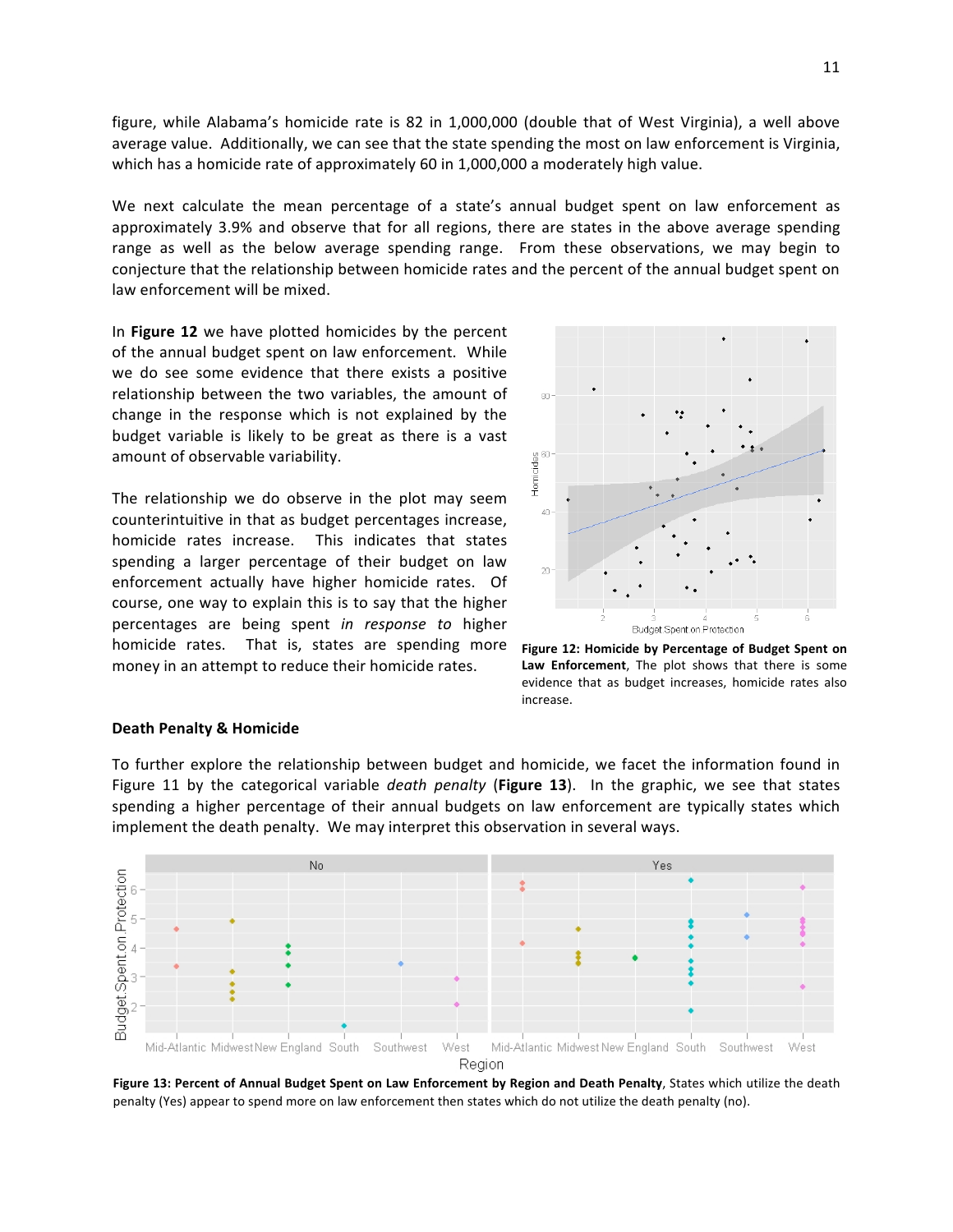First, there is substantial evidence that the costs incurred by systems utilizing the death penalty far outweigh the costs incurred by systems utilizing a maximum life sentence penalty. These costs are often calculated as the sum of costs in the correction system, law enforcement system, and justice system. Thus, Figure 13 could indicate that the observable increases in law enforcement costs for states with the death penalty versus states without the death penalty is due to the increased costs of the death penalty system over the maximum life sentence penalty system. Second, we could utilize the rationale used alongside Figure 12. There we said that the increased costs were incurred by the state as a response to the higher homicide rates. We could maintain this and add that states implement the death penalty as a *further* response to their high homicide rates. That is, states not only increase law enforcement expenditures in their attempt to reduce homicide rates, but they also utilize the death penalty as a deterrent in order to decrease their homicide rates. Of course, there is substantial debate over whether or not the death penalty actually is an effective deterrent.

To briefly explore the question of deterrence, we begin by conjecturing that if the death penalty is effective at deterring crime and most particularly homicide, then we may expect to find substantially lower homicide rates in states with the death penalty. In Figure 14, we have produced a histogram of homicide rates by region and whether or not the death penalty is used. We see that for four of the six regions, the homicide rate is lower in states without the death penalty, and of the remaining two, New



Figure 14: Homicide Rates by Region and Death Penalty, Four of the six regions have higher homicide rates in states which utilize the death penalty than in states which do not utilize the death penalty.

England has homicide rates equal in both categories. The relationship observed in these five regions certainly seems to contradict our conjecture and would seem to indicate the non-effectiveness of the death penalty as a deterrent. However, the claim may be made once again that the death penalty is being utilized in response to high homicide rates, which Figure 14 may also support. That is, states with high homicide rates may implement the death penalty in order to reduce their homicide rates (owing to its deterrent effect). However, when we consider that the death penalty has been in effect for the vast majority of the 35 states which utilize it since the 1970's (32 of the 35 states reenacted the death penalty in the 1970's), and our homicide rates are from 2005, this explanation seems thin. We would expect to see average or below average homicide rates in states with 25 years of death penalty deterrence. However, we observe the reverse.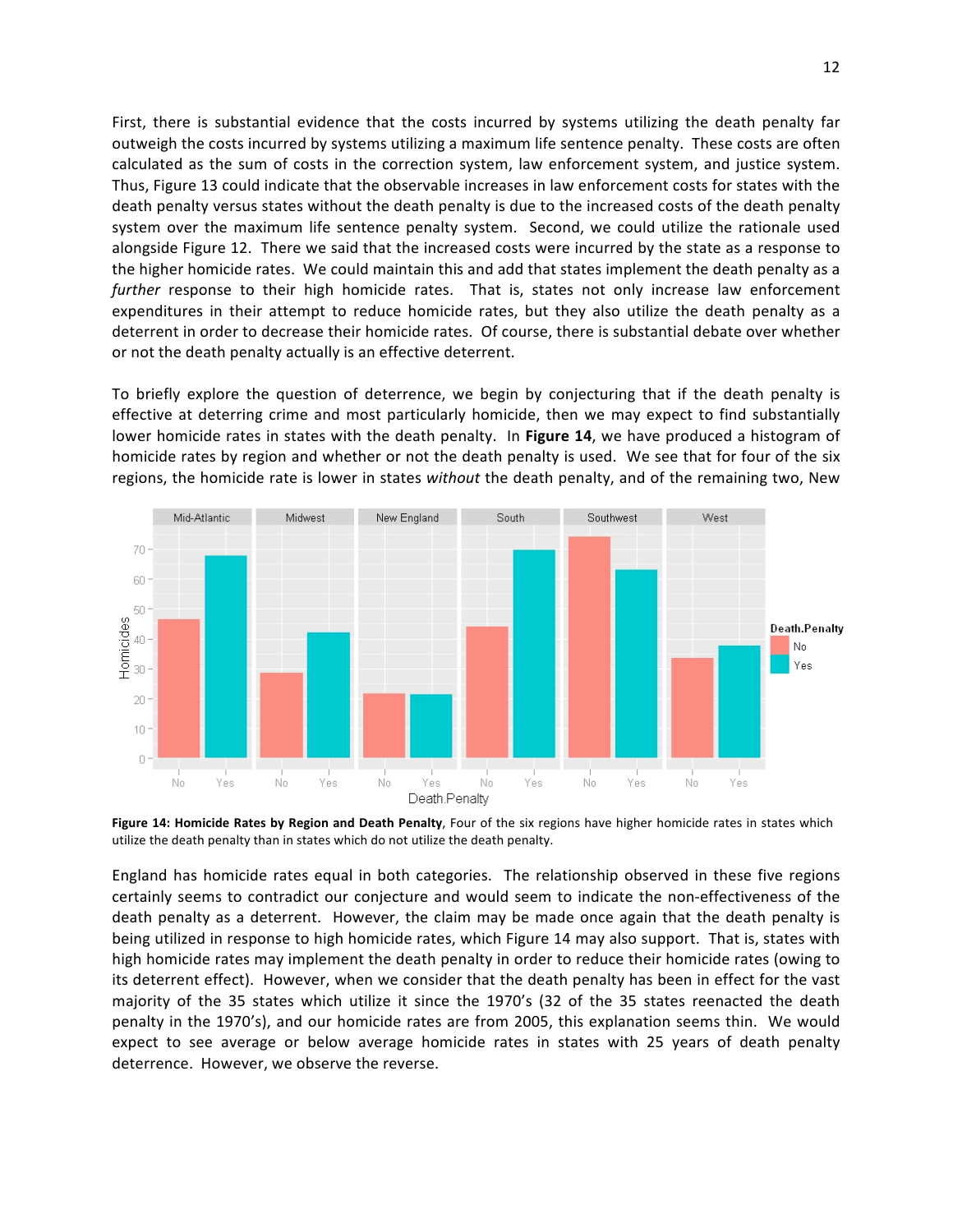Additonally, the relationship observed in Figure 14 when considered in conjunction with the previous graphic (Figure 13) also helps to explain the confusing result observed in Figure 12. There we saw that as law enforcement spending increased, homicide rates also increased. Since high expenditure states more often utilized the death penalty and since death penalty states are seen to have higher homicide rates, the positive relationship observed in Figure 12 between state expenditures and homicide rates is very likely due, at least in part, to the increased costs

associated with the death penalty.

In our final graphic (Figure 15), we plot before and after mean homicide rates aggregated across all 35 states which currently utilize the death penalty. In this graphic we can see that the average homicide rate across these states has actually increased since the death penalty has been put in place. The increase is small, but this result in connection with Figure 14 may prompt us to question the value of the death penalty as a deterrent, in general.

To accurately study the value of capital punishment as a deterrent, we would need to examine changes in a state's homicide rate over time as well as consider the copious additional factors which certainly play a role.



Figure 15: Before (left) and after (right) mean homicide rates for states which have the death **penalty.** The graphic shows that homicide rates have actually increased in states which utilize the death penalty.

# **Conclusion**

## **Findings Summary**

When we explored the relationship between economic factors and homicide rates, we were able to partially confirm our expectations. We saw that state poverty rates and unemployment rates were positively correlated with state homicide rates, which we would expect. However, we saw no evidence of a linear relationship between homicide rates and the welfare recipients variable. This latter result highlighted an ongoing debate over the effectiveness of the war on poverty initiative. Opinions regarding the effects of increased public assistance on poverty are split between those claiming it decreases poverty and those claiming it increases poverty. We conjectured that the reason the observed relationship between homicide rates and unemployment/poverty rates did not hold in the case of homicide rates and welfare recipients was due to the confused relationship between welfare and poverty, poverty being primary among the three variables.

The relationship between poverty and homicide appeared to be statistically significant and therefore, when we observed later that high school drop-out rates were positively related to homicides, we suggested that this relationship was due to the positive relationship between education and income level (i.e. higher education implies higher income, which implies lower homicide rates). The further question of the relationship between teenage pregnancy and homicide rates (positive relationship) was explained similarly as being due to the strong positive relationship between teenage pregnancy and high school drop-out rates.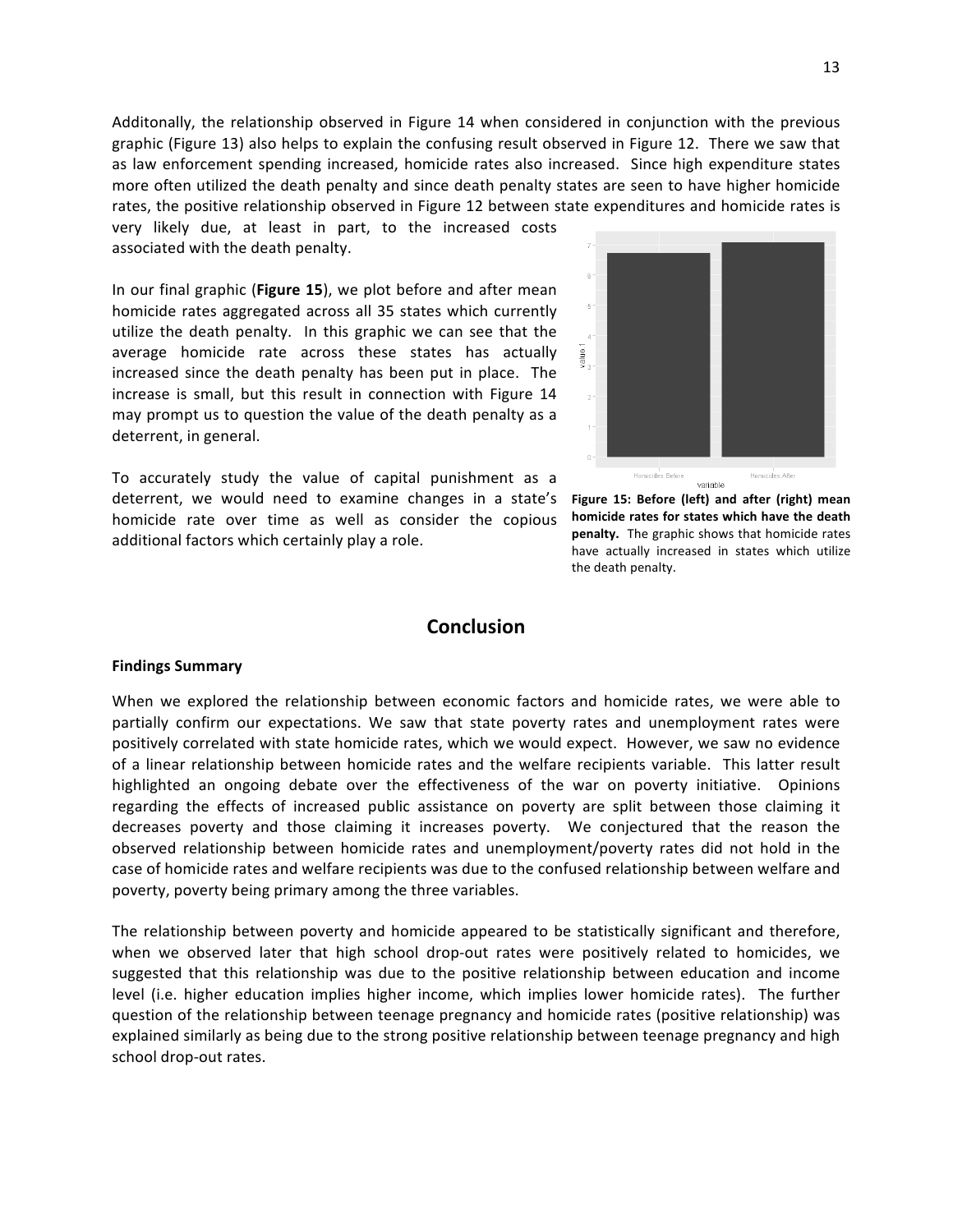Examination of the relationship between substance abuse prevalence and homicide rates yielded surprising (and confusing) results. We saw that in states with higher rates of alcohol and illicit drug use the homicide rate was typically lower. This unexpected result was confirmed by several graphics.

Finally, when we examined law enforcement factors and homicide rates, we saw that states spending more on law enforcement typically had higher homicide rates. When we later observed that states spending a larger percentage of their annual budget on law enforcement were also states with the death penalty and further that states with the death penalty were typically states with higher homicide rates, we reasoned that this positive relationship between budget expenditures and homicide rates was, in part, due to the increased cost of the death penalty over maximum life sentences.

Though nothing conclusive regarding deterrence can be gleaned from the data, we did find that states with the death penalty have higher homicide rates, which may support the abolitionist's point of view that the death penalty is not an effective deterrent. Because the death penalty was enacted in the 1970's by the vast majority of the 35 states which currently use it, we would expect to see homicide rates in these states reduce over the past 20-25 years to an average value rather than remaining as high as they are if capital punishment was as effective a deterrent as it is made out to be by its supporters. Additionally, we saw that the average homicide rates among the 35 states which currently use the death penalty is actually higher today than it was prior to the installment of the death penalty. The combination of these results may bring the value of the death penalty as a deterrent into question.

## **Further Considerations: Data**

The data set includes the categorical variable region, and particular regions are shown to have substantially different homicide rates. We would like to incorporate demographic data (ethnicity breakdown, lifestyles trends, marital trends, population densities, etc...) on the regions so that we may begin to understand why we see such distinctions.

We would also like to include time series data on homicide rates (though perhaps this would significantly alter the structure of our dataset). As is, our data set includes current homicide rates for all states and homicide rates for death penalty states prior to the installment of the death penalty. Our data showed that homicide rates have increased in the death penalty states, despite the use of the death penalty. A time series of homicide rates may be able to further support or confute this finding.

Finally, we would like to collect homicide rate data on the largest city in each state. This would allow us to further explore the homicide rates variable and particularly the effect that population density has on homicide rates. This data could also help to explain the distinct homicide rates we find in different regions as well as why we find surprisingly different percentages of annual budgets being spent on law enforcement despite having similar homicide rate statistics.

## **Further Considerations: Additional Questions**

Our data yielded an unexpected result in that both alcohol use and illicit drug use were seen to be negatively related to homicide rates. We were unable to explain this relationship within the report and would like to follow up on it. We were able to find studies which claimed that increased membership in